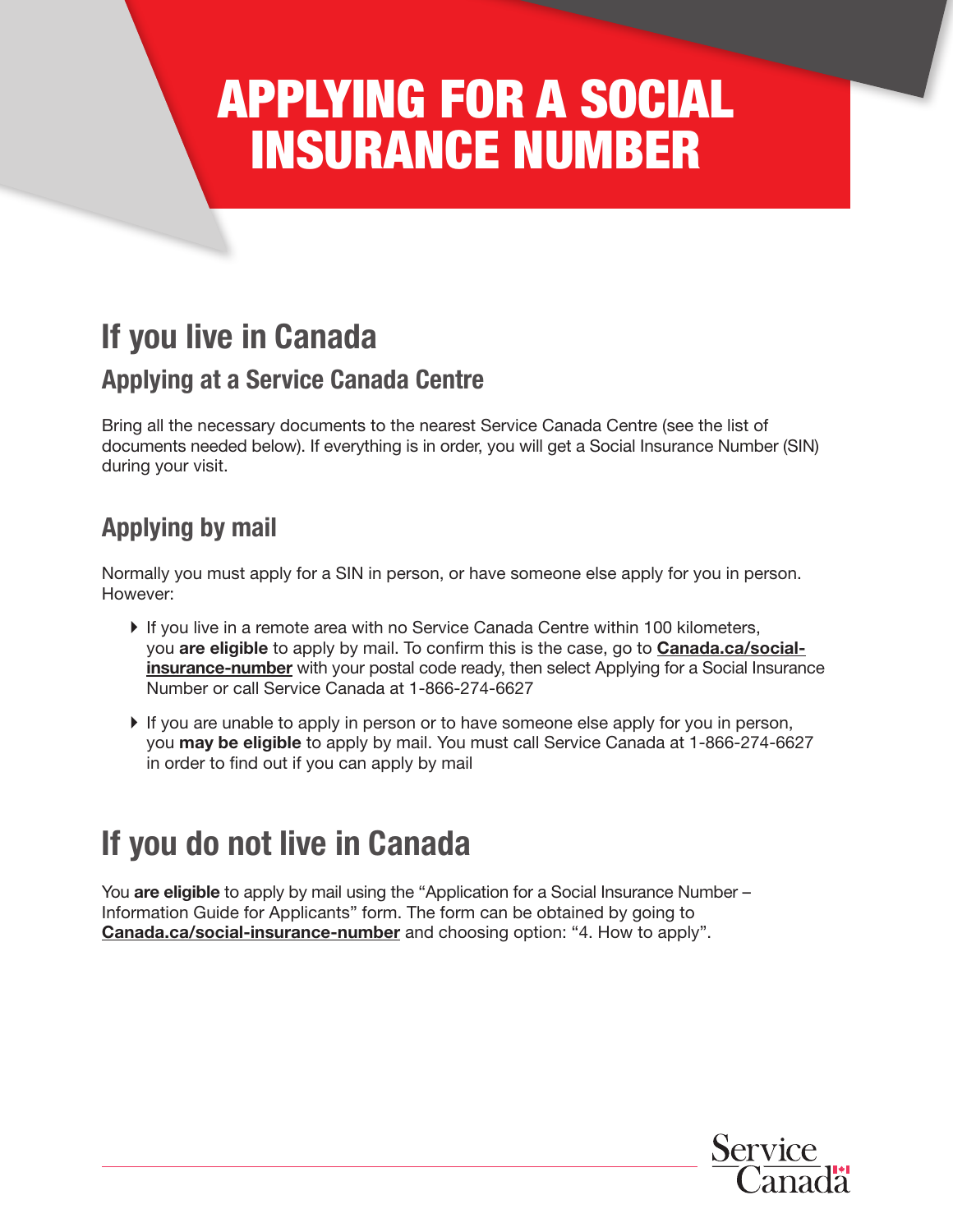## Documents needed

When you apply for a SIN, you **must** provide 2 documents:

- } a valid original primary document to prove your identity and legal status in Canada, and
- } a valid secondary document to confirm your identity

If the name on your primary or secondary document is different than the name you are currently using, you may also need to provide supporting documents.

If you are applying for someone else, you may need to provide additional documents.

**IMPORTANT:** All documents must be valid originals. Photocopies are not accepted. Refer to the translation requirements below.

## Acceptable primary documents

A primary document is an official document that proves your identity and status in Canada.

#### Canadian citizens must provide one of the following documents:

 $\triangleright$  Certificate of birth (also known as birth certificate) issued by the province or territory in which you were born

In most cases, original birth certificates (certificates of birth) are considered acceptable. However, some birth certificates, although they are original documents issued by a vital statistics agency, may no longer be considered valid by the issuing province/territory or meet the requirements for various reasons. Service Canada must review the document to determine its validity

Service Canada does not accept Quebec proof of birth documents issued before 1994

- ▶ Certificate of Canadian Citizenship issued by Immigration, Refugees and Citizenship Canada (IRCC) or Citizenship and Immigration Canada (CIC)
- ▶ Certificate of Registration of Birth Abroad issued before 1977 by CIC

Note: If you have Indian status under the *Indian Act* and you want to register your status in your SIN record, you must provide your primary document and a Certificate of Indian Status issued by the Government of Canada.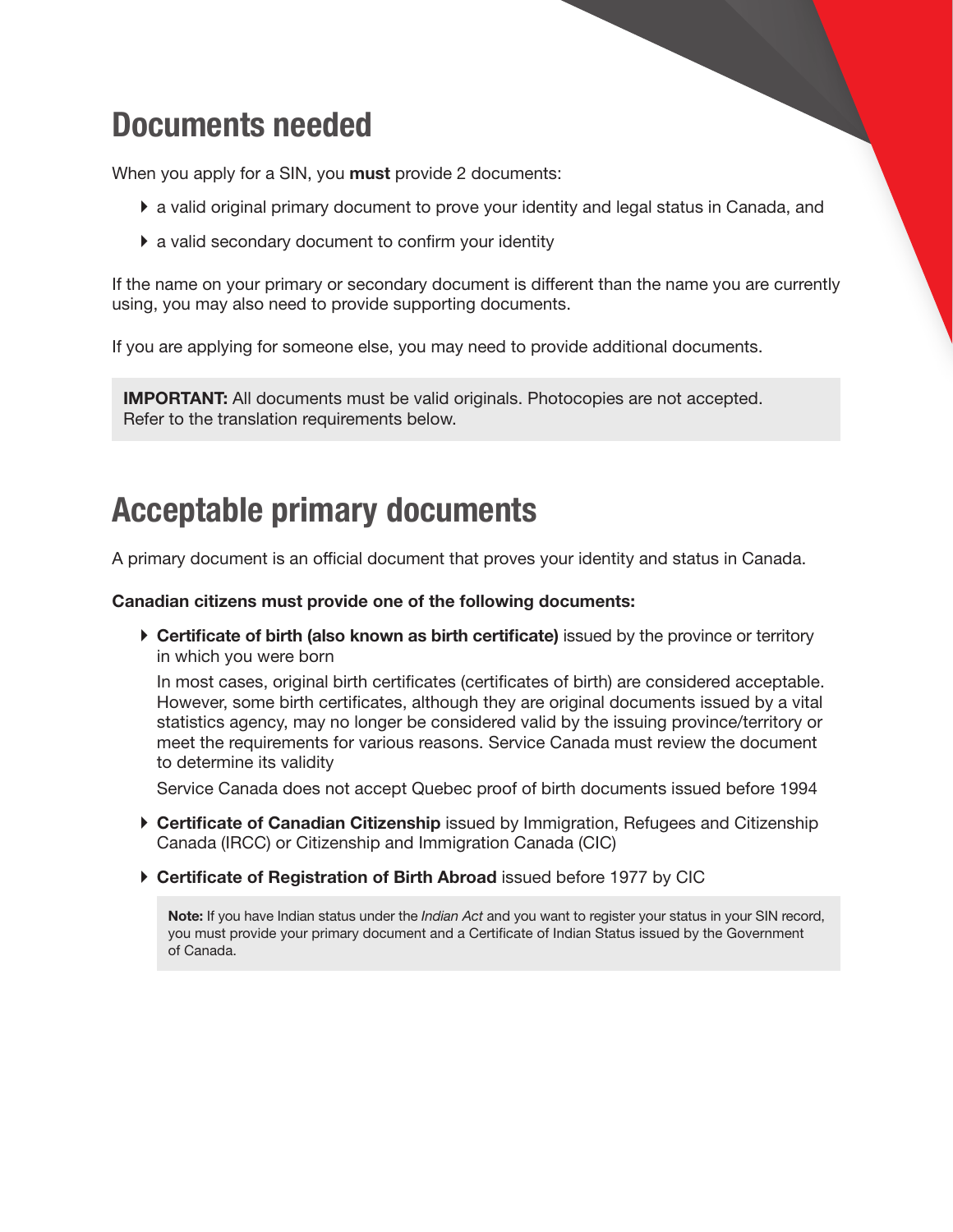#### Permanent residents must provide one of the following documents:

- ▶ Permanent Resident Card (PR card) issued by IRCC or CIC
- ▶ Confirmation of Permanent Residence issued by IRCC, accompanied by either a travel document (for example, a foreign passport) or an alternate photo identification issued by a provincial/territorial authority (for example, a driver's licence)

Note: You can use the Confirmation of Permanent Residence within one year of the date you became a permanent resident. After that you must use the permanent resident card.

- ▶ Record of Landing issued by CIC before June 28, 2002
- ▶ Verification of Landing issued by IRCC or CIC when an original Record of Landing or the Confirmation of Permanent Residence is not available (if it has been lost, for example). This document is acceptable only to update a SIN record or confirm an existing SIN
- ▶ Status Verification or Verification of Status issued by IRCC or CIC. This document is acceptable only to update a SIN record or confirm an existing SIN

#### Temporary residents must provide one of the following documents:

- ▶ work permit issued by IRCC or CIC
- ▶ study permit issued by IRCC or CIC, that:
	- states that the permit holder "may accept employment" or "may work" in Canada, or
	- is accompanied by a "confirmation to work off campus" letter issued by IRCC or CIC before February 11, 2015

Note: If neither of these requirements is met, you may contact IRCC to ask if you are eligible to apply for an amended study permit.

- **If visitor record** issued by IRCC or CIC stating that you are authorized to work in Canada or that was issued under:
	- Regulation 186 (except for  $R186[a]$  see Note)
	- 187 of the *Immigration and Refugee Protection Regulations*
	- Regulation 19 of the repealed *Immigration Act*, or
	- issued to a member of the clergy

Note: Anyone who comes to Canada under Regulation186 (a) as a "business visitor" is not entering the Canadian labour market, so they cannot get a SIN.

 $\triangleright$  Diplomatic identity card and a work authorization note/letter issued by the Department of Foreign Affairs, Trade and Development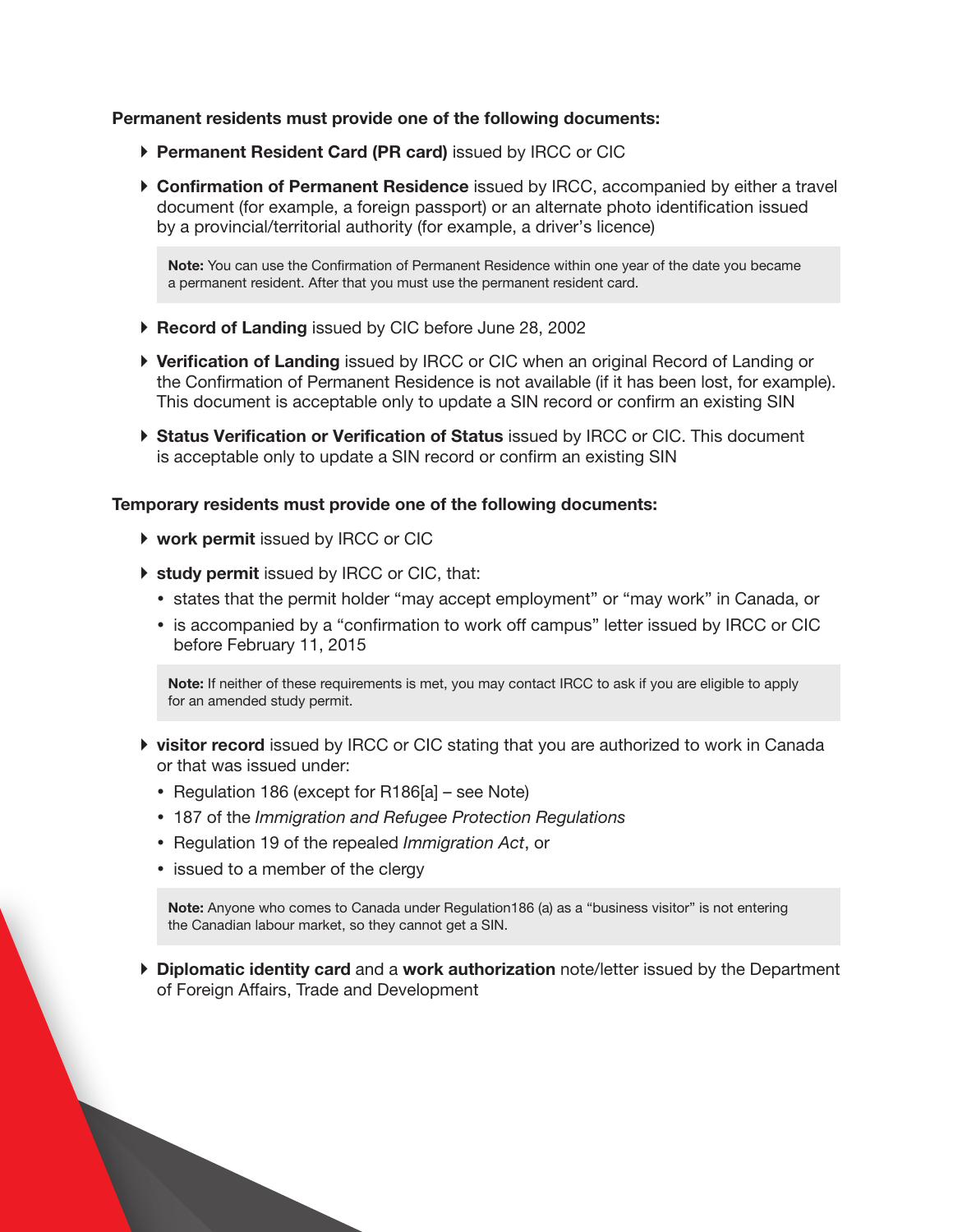## Acceptable supporting documents

A supporting document is a legal document indicating the name you currently use. It is required if the name on your primary or secondary document is different.

In addition to your primary and secondary document, you will need to provide an original of one of the following:

} certificate of marriage, record of solemnization of marriage, marriage statement or a document with a similar name-to support your family name after getting married

Note: This does not apply to Quebec residents married after April 1, 1981, regardless of where they were married.

- } divorce decree, certificate of divorce, decree absolute or a document with a similar name issued by a court (Canadian or foreign)—if the family name you request on your SIN record is different from the name on the primary or secondary document because of a divorce
- } legal change of name certificate or court order document issued in accordance with provincial/territorial name change legislation
- $\blacktriangleright$  adoption order certified by a Canadian court (applies to adoptions in Canada only)
- } notarial certificate, also called notarial adoption certificate, issued by the country of origin of a child adopted abroad and used by the adoptive parents to have the SIN issued in the adopted child's Canadian name
- } request to Amend Record of Landing issued by IRCC or CIC and used to amend a record of landing or a Confirmation of Permanent Residence document

## Acceptable secondary documents

A secondary document is an official document that confirms your identity.

- } Notes:
	- you need to provide a **secondary document** if you are applying for a SIN in person at a Service Canada Centre
	- the secondary document requirement will not apply to:
		- applicants below the age of majority in their province or territory of residence, and/or
		- applicants applying by mail

#### ▶ Requirements:

The secondary document presented must be valid, **original** and issued by a government (federal or provincial). The document must contain the following two elements:

- legal name (Surname and Given Name), and
- date of birth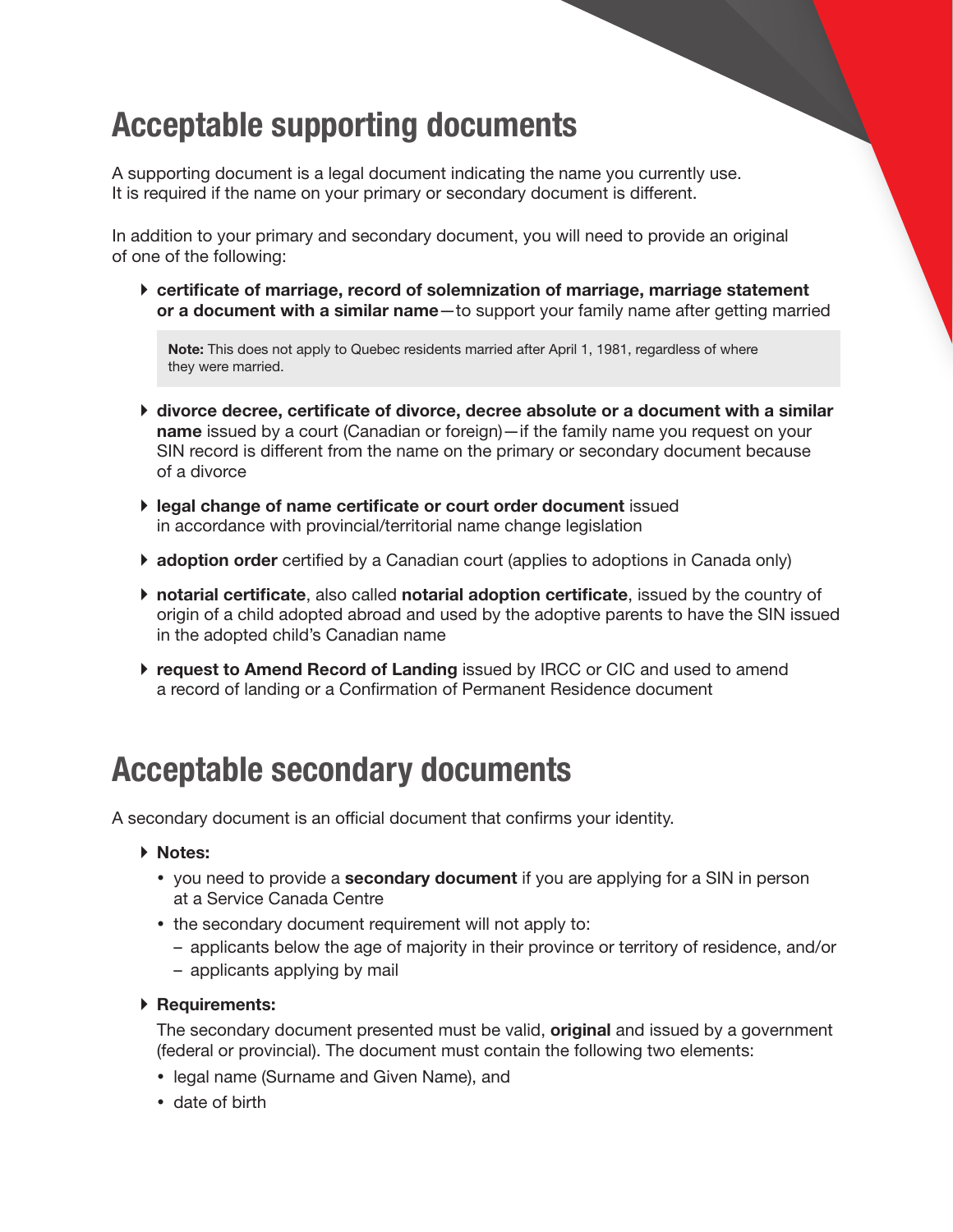- } Examples of acceptable secondary documents include:
	- a passport (Canadian or foreign)
	- a provincial or territorial ID card or driver's license
	- any other government-issued ID

## Applying for someone else

### **Parents**

### Applying in person

- } In addition to your child's primary document, you will need to provide:
	- your SIN or if you do not have a SIN your primary document, and
	- a secondary document

### Applying by mail

} In addition to your child's original primary document, you will need to provide an original primary document proving your identity

### Legal guardians

#### Applying in person

- } In addition to the child's valid primary document, you must provide:
	- your SIN or if you do not have a SIN your original primary document
	- an original secondary document, and
	- an original or a certified copy of a document that confirms your legal guardianship, issued by a provincial or territorial authority (In Quebec, a notarized will is an acceptable document)

### Applying by mail

- } In addition to your child's original primary document you will need to provide:
	- an original primary document proving your identity, and
	- an original or a certified copy of a document that confirms your legal guardianship, issued by a provincial or territorial authority (in Quebec, a notarized will is an acceptable document)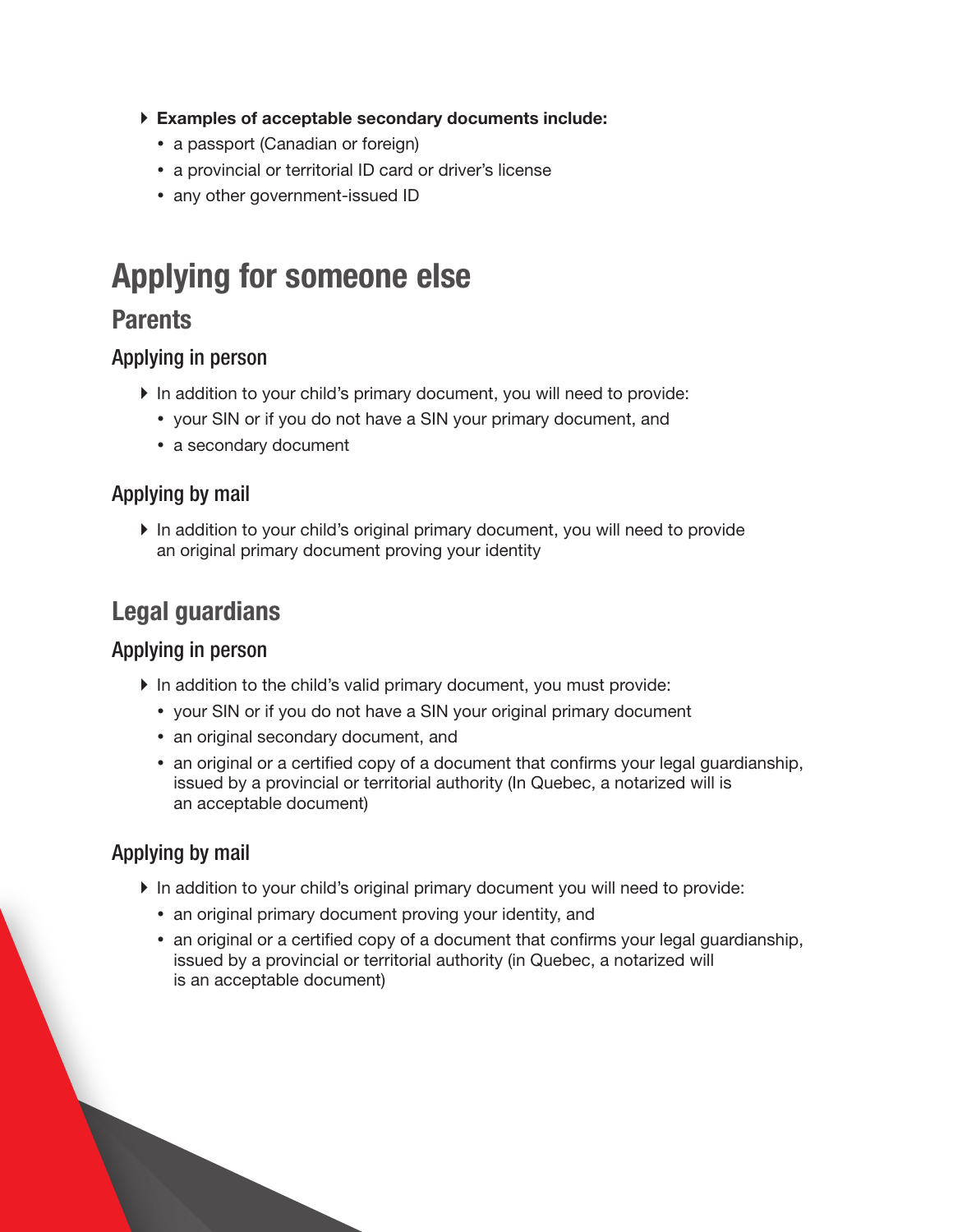### Legal representatives

Three types of legal representatives can apply for a SIN for a child or an adult:

- } provincial/territorial employees
- } lawyers who are appointed by a court, or
- } individuals who are appointed by a court

All legal representatives must provide:

- $\blacktriangleright$  the applicant's (the child or adult you are applying for) **original** primary document
- } valid government-issued photo identification confirming their identity, and
- $\blacktriangleright$  an original document or certified copy of a document that confirms their legal representation, issued by a provincial or territorial authority (In Quebec, a notarized will is an acceptable document)

### Additional information regarding provincial/territorial employees

- } They must also provide the following document: an original letter on agency letterhead authorizing the employee to apply for a SIN on behalf of the agency. The letter must be issued by the agency and signed by its director or administrator
- } They may also provide valid employee photo identification in lieu of government-issued photo identification

## Translation requirements

If you submit a document that is not in English or French, you must also submit:

- } an English or French translation of the document, and
- } an attestation or affidavit written and signed by the translator

If the document has been translated by a certified translator, you must submit an attestation. The attestation is a document stating that the translation is a true and accurate version of the original text. (A certified translator is a member of a provincial or territorial organization of translators and interpreters.)